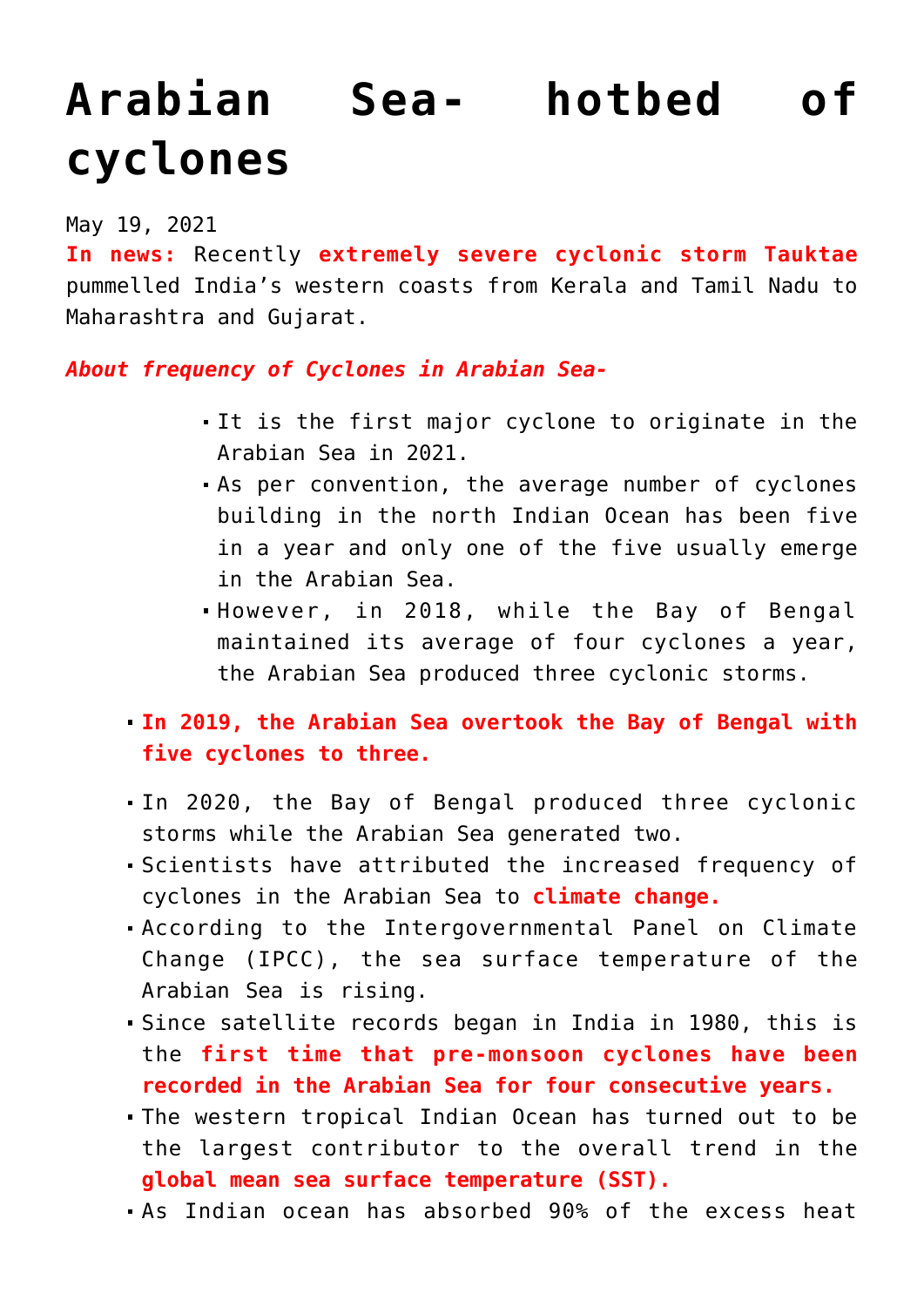generated by greenhouse gas (GHG) emissions since 1970, it has led to **anomalous ocean warming**, which in turn makes cyclones intensify rapidly.



## *IMD classification of cyclones:*

Cyclones are classified on the **basis of the wind speed.**

- The lowest official classification used in the North Indian Ocean is a **Depression**, which has a 3-minute sustained wind speeds of between *20–31 mph (31–50km/h).*
- **Deep Depression:** If the depression intensifies further then it will become a Deep Depression, which has speeds of between *32–38 mph (51–62 km/h).*
- **Cyclonic storm:** If the Deep Depression develops gale force wind speeds of between *39–54 mph (63–88 km/h),* it is called a Cyclonic storm and the Indian Meteorological Department (IMD) assigns a name to it.
- **Severe Cyclonic Storm:** They have storm force wind speeds of between *55–72 mph (89–117 km/h).*
- **Very Severe Cyclonic Storm:** They have hurricane-force winds of *73–102 mph (118–165 km/h).*
- **Extremely Severe Cyclonic Storm:** They have hurricaneforce winds of *104–137 mph (166–220 km/h).*

**Super Cyclonic Storm:** The highest classification used in the